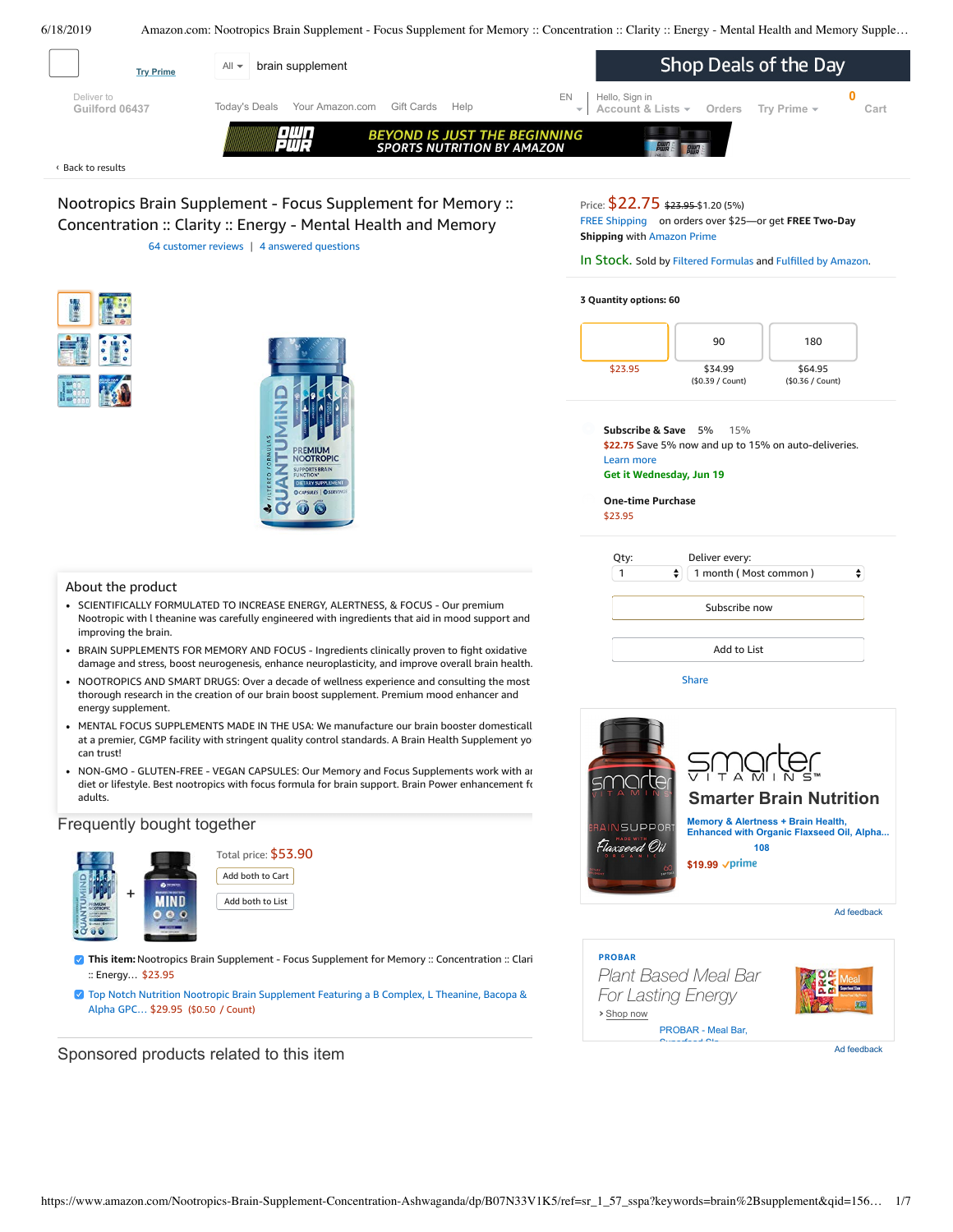

Ad feedback

What other items do customers buy after viewing this item?



# Special offers and product promotions

Item Package Quantity: **60**

- Buy 2 or More QUANTUMiND Supplements And Save BIG at Checkout [Here's how](javascript:void(0))  (restrictions apply)
- **[Your cost could be \\$0.00 instead of \\$23.95](https://www.amazon.com/gp/cobrandcard/marketing.html?pr=con321&inc=50gcUnrec&ts=e7r9ovbm474guwjmom45pbrbvs2sn3l&dasin=B07N33V1K5&plattr=math&place=detailpage&imp=a2e290e6-b64f-4819-af27-f056f3e6a076)**! Get a **\$50 Amazon.com Gift Card** instantly upon approval for the **Amazon Rewards Visa Card** Apply now

# **Have a question?**

Find answers in product info, Q&As, reviews

# Product description

Item Package Quantity:**60**

**Access Your Greatness with our Brain Focus and Memory Supplements!**

Does your job require you to be on top of your game day in, day out? Do you wish you were able to attack your work, exercise and play with a vigor that lasts as long as you need it?

#### **Energize Your Brain with QUANTUMiND!**

With over a dozen components all known to benefit your brain, these concentration pills from QUANTUMiND are an elite nootropic brain booster without equal. We designed it to not only give you a short-term boost of smooth energy and sharp focus, but also to optimize your brain health in the long term. You should feel the difference immediately, with even more benefits building up after 7-10 days.

**Don't be at a disadvantage**: Overwhelmingly, users of QUANTUMiND tell us that they feel far more alert and focused shortly after taking our supplement with vitamins for brain function and concentration. They're able to immediately concentrate on the task at hand and discover creative approaches that may otherwise have eluded them.

**Nootropics Brain Enhancement**: The L-Theanine, Green Tea Extract, Phenylethylamine are well known to benefit cognitive function, while Alpha-Lipoic Acid, Vitamin B12, Ashwagandha and a plethora of powerful ingredients go to work to enhance neuroplasticity, fight oxidative damage, boost neurogenesis and optimize mitochondrial health.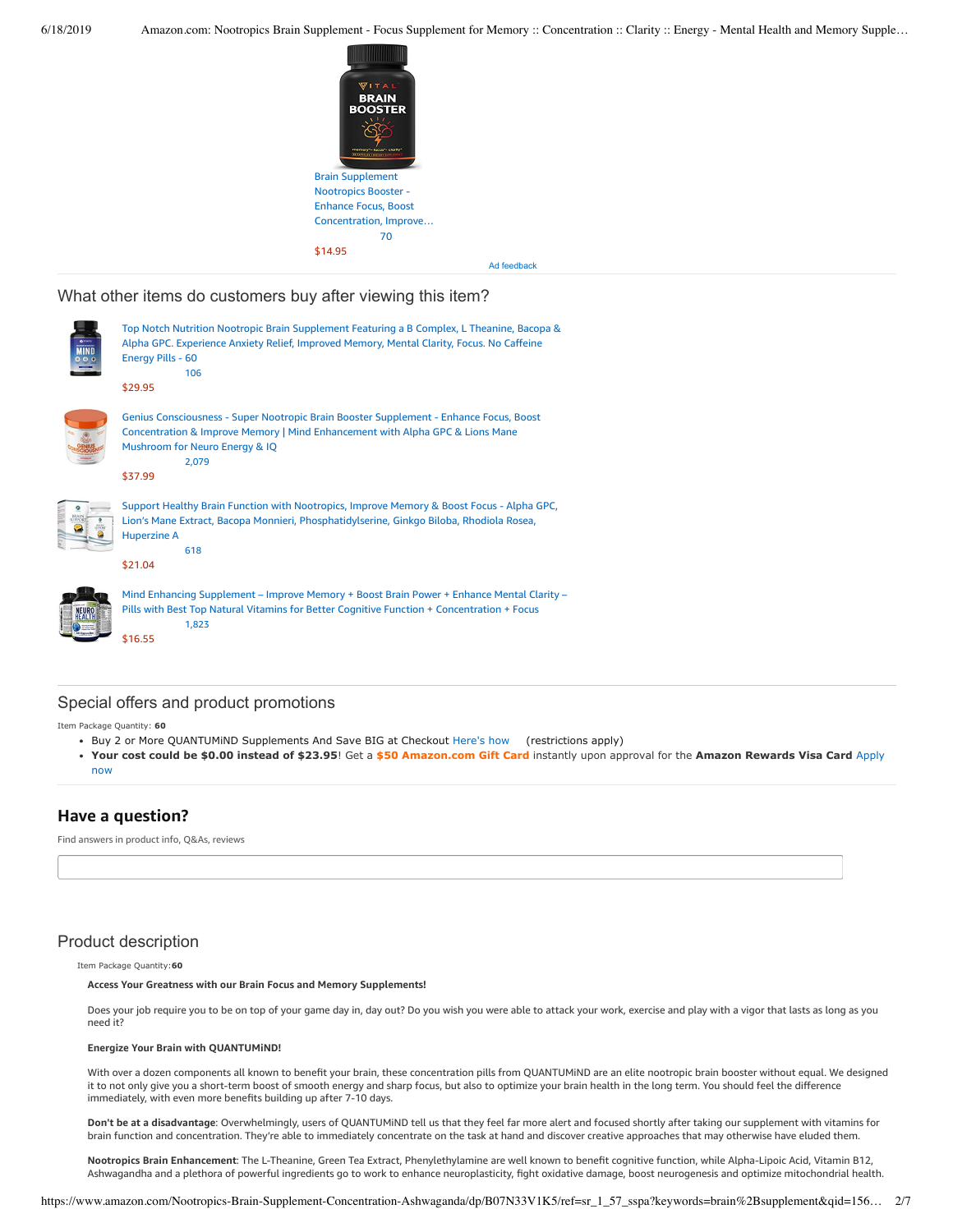**Filtered Formulas**

At Filtered Formulas, we're here to utilize every scrap of scientific knowledge we can uncover to create brain focus supplements so that you can unlock your maximum potential.

We offer a 30 day money back guarantee! The factory warranty for QUANTUMiND Brain Supplement is only available from authorized sellers. Filtered Formulas is the ONLY authorized seller.

**Access Your Untapped Potential with our Brain Support Supplement from QUANTUMiND!**

**Order Today and Feel The Difference!**

## Product details

**Item Package Quantity: 60**

**Shipping Weight: 1.6 ounces ([View shipping rates and policies](https://www.amazon.com/gp/help/seller/shipping.html/ref=dp_pd_shipping?ie=UTF8&asin=B07N33V1K5&seller=ATVPDKIKX0DER))**

**ASIN: B07N33V1K5**

**UPC: 653718404525**

**Average Customer Review: [64 customer reviews](https://www.amazon.com/product-reviews/B07N33V1K5/ref=acr_dpproductdetail_text?ie=UTF8&showViewpoints=1)**

**Amazon Best Sellers Rank: #65,803 in Health & Household ([See Top 100 in Health & Household](https://www.amazon.com/gp/bestsellers/hpc/ref=pd_zg_ts_hpc)) #260 in [Sports Nutrition Endurance & Energy Supplements](https://www.amazon.com/gp/bestsellers/hpc/6973678011/ref=pd_zg_hrsr_hpc)**

**Product Warranty: For warranty information about this product, please [click here](https://www.amazon.com/gp/feature.html/ref=dp_warranty_request_3P?ie=UTF8&docId=1002406021)**

**Would you like to tell us about a lower price?**

# Related Video Shorts (0) **[Upload](https://www.amazon.com/creatorhub/video/upload?productASIN=B07N33V1K5&referringURL=ZHAvQjA3TjMzVjFLNQ%3D%3D&ref=RVSW) your video**



### **Be the first video Your name here**

# Important information

### **Legal Disclaimer**

Statements regarding dietary supplements have not been evaluated by the FDA and are not intended to diagnose, treat, cure, or prevent any disease or health condition.

# Compare with similar items

|                        | PREMIUN<br><b>NOOTROPIC</b><br><b>PPORTS BRAIN</b><br><b>TARY SUPPLEMENT</b><br><b>OCUPALLIS   OSERVING</b>                                                                                                                                                      | OPERINT QUE<br>WAKE<br>'III O<br><b>TESTING</b>                                                                                                                                                                                                                 | <b>JOCKO</b><br>DISCIPLINE<br>GO<br><b>MOVISUES/DETAIT SUPPLEMEN</b><br><b>ORIGIN</b>          | MIND<br>LAB<br>DIETARY<br>Gundi Eletter                                                                                                                                                                                                                            |
|------------------------|------------------------------------------------------------------------------------------------------------------------------------------------------------------------------------------------------------------------------------------------------------------|-----------------------------------------------------------------------------------------------------------------------------------------------------------------------------------------------------------------------------------------------------------------|------------------------------------------------------------------------------------------------|--------------------------------------------------------------------------------------------------------------------------------------------------------------------------------------------------------------------------------------------------------------------|
|                        | This item Nootropics Brain<br>Supplement - Focus Supplement<br>for Memory :: Concentration ::<br>Clarity: Energy - Mental Health<br>and Memory Supplement for<br>Brain with Ashwaganda -<br><b>QUANTUMIND by Filtered</b><br>Formulas (60)<br><b>Add to Cart</b> | Awaken Gold Premium Nootropic<br><b>Supplement   Advanced Brain</b><br><b>Nutrition   Improve Memory &amp;</b><br>Learning   Enhance Focus &<br>Clarity   Intensify Drive   11<br>Premium Ingredients   Includes<br>Noopept   45 Servings<br><b>Add to Cart</b> | Jocko Discipline GO -<br><b>Concentrated NOOTROPIC Energy</b><br>Formula<br><b>Add to Cart</b> | <b>Mind Lab Pro Universal Nootropic</b><br><b>Dietary Supplement 60 Capsules</b><br>Supports Studying, Learning,<br>Attention, Gluten Free Allergen<br><b>Free Caffeine Free No</b><br><b>Preservatives Citicoline</b><br>Phosphatidylserine<br><b>Add to Cart</b> |
| <b>Customer Rating</b> | (64)                                                                                                                                                                                                                                                             | (6)                                                                                                                                                                                                                                                             | (43)                                                                                           | (10)                                                                                                                                                                                                                                                               |
| Price                  | \$2395                                                                                                                                                                                                                                                           | \$9900                                                                                                                                                                                                                                                          | \$3995                                                                                         | \$7499                                                                                                                                                                                                                                                             |
| <b>Shipping</b>        | <b>FREE Shipping on orders over</b><br>\$25                                                                                                                                                                                                                      | <b>FREE Shipping on orders over</b><br>\$25                                                                                                                                                                                                                     | <b>FREE Shipping on orders over</b><br>\$25                                                    | FREE Shipping on orders over<br>\$25                                                                                                                                                                                                                               |
| Sold By                | <b>Filtered Formulas</b>                                                                                                                                                                                                                                         | <b>Awakened Alchemy</b>                                                                                                                                                                                                                                         | <b>Origin USA</b>                                                                              | <b>HG Warehouse</b>                                                                                                                                                                                                                                                |

https://www.amazon.com/Nootropics-Brain-Supplement-Concentration-Ashwaganda/dp/B07N33V1K5/ref=sr\_1\_57\_sspa?keywords=brain%2Bsupplement&qid=156... 3/7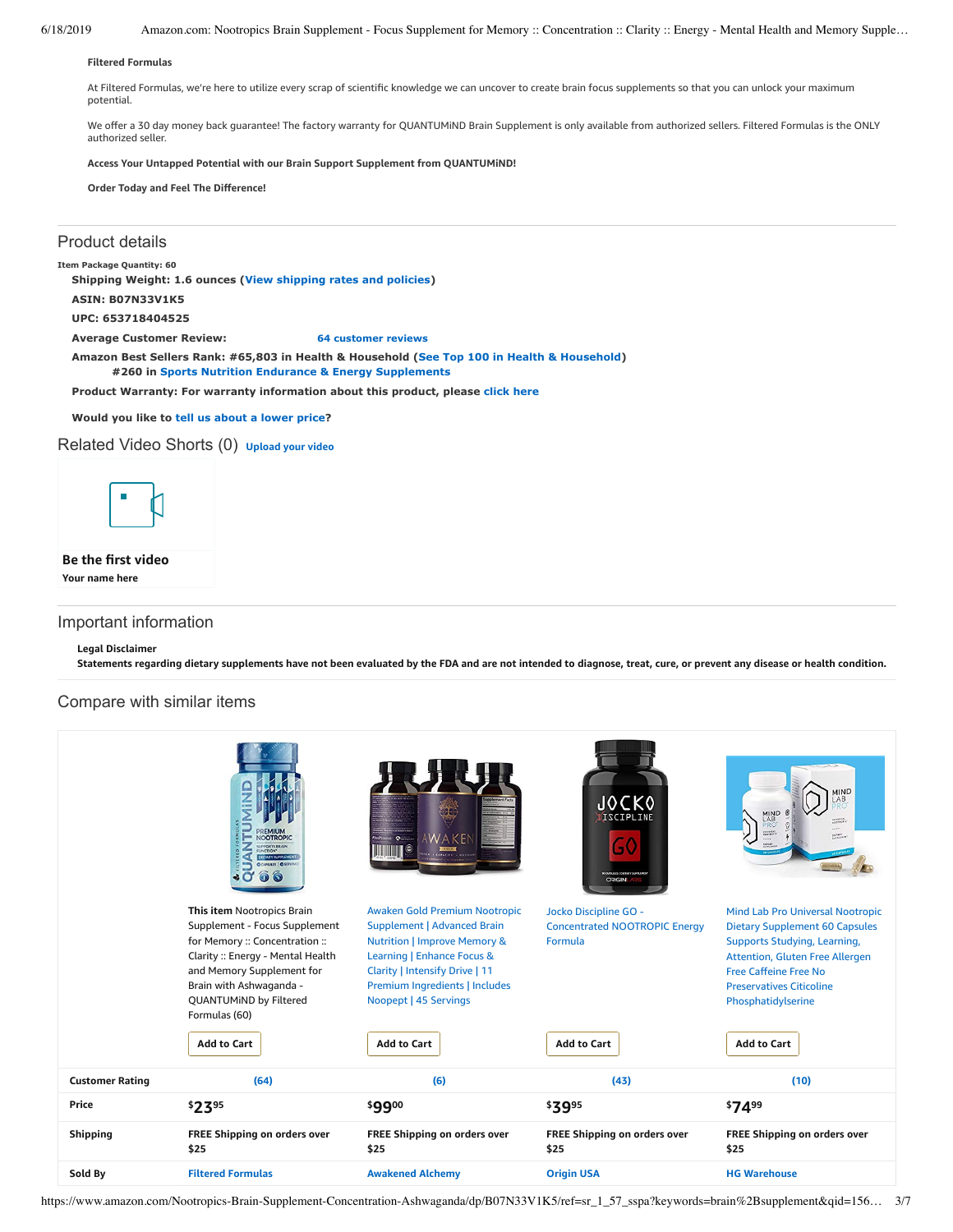# Sponsored products related to this item



**Nootropics Booster - Enhance Focus, Boost [Concentration,](https://www.amazon.com/gp/slredirect/picassoRedirect.html/ref=sspa_dk_detail_0?ie=UTF8&adId=A03406273HFQFBQIVH6CM&qualifier=1560866901&id=7069812256861031&widgetName=sp_detail2&url=%2Fdp%2FB07RP44QPT%2Fref%3Dsspa_dk_detail_0%3Fpsc%3D1) Improve…** [70](https://www.amazon.com/gp/slredirect/picassoRedirect.html/ref=sspa_dk_detail_0?ie=UTF8&adId=A03406273HFQFBQIVH6CM&qualifier=1560866901&id=7069812256861031&widgetName=sp_detail2&url=%2Fdp%2FB07RP44QPT%2Fref%3Dsspa_dk_detail_0%3Fpsc%3D1#customerReviews)

**Ad feedback**



Learn more \*



# Did you know Amazon now accepts FSA cards?

[4,258](https://www.amazon.com/dp/B01EY4MRIU?ref=dacx_dp_1629378280001_1365994790501&aaxitk=-kSS2NNpavQFf9PXyDEU4w) Ad feedback

# <span id="page-3-1"></span>Customer Questions & Answers

**[See questions and answers](https://www.amazon.com/ask/questions/asin/B07N33V1K5/ref=cm_cd_dp_lla_ql_ll)**

# <span id="page-3-0"></span>**[64 customer](https://www.amazon.com/Nootropics-Brain-Supplement-Concentration-Ashwaganda/product-reviews/B07N33V1K5/ref=cm_cr_dp_d_show_all_top?ie=UTF8&reviewerType=all_reviews) reviews**

## **4.7 out of 5 [stars](javascript:void(0))**

| 5 star | 94% |
|--------|-----|
| 4 star | 2%  |
| 3 star | 3%  |
| 2 star | 0%  |
| 1 star | 1%  |

### **Customer images**



**See all customer images**

# **Read reviews that mention**

**Flavor 4.8**

**By feature**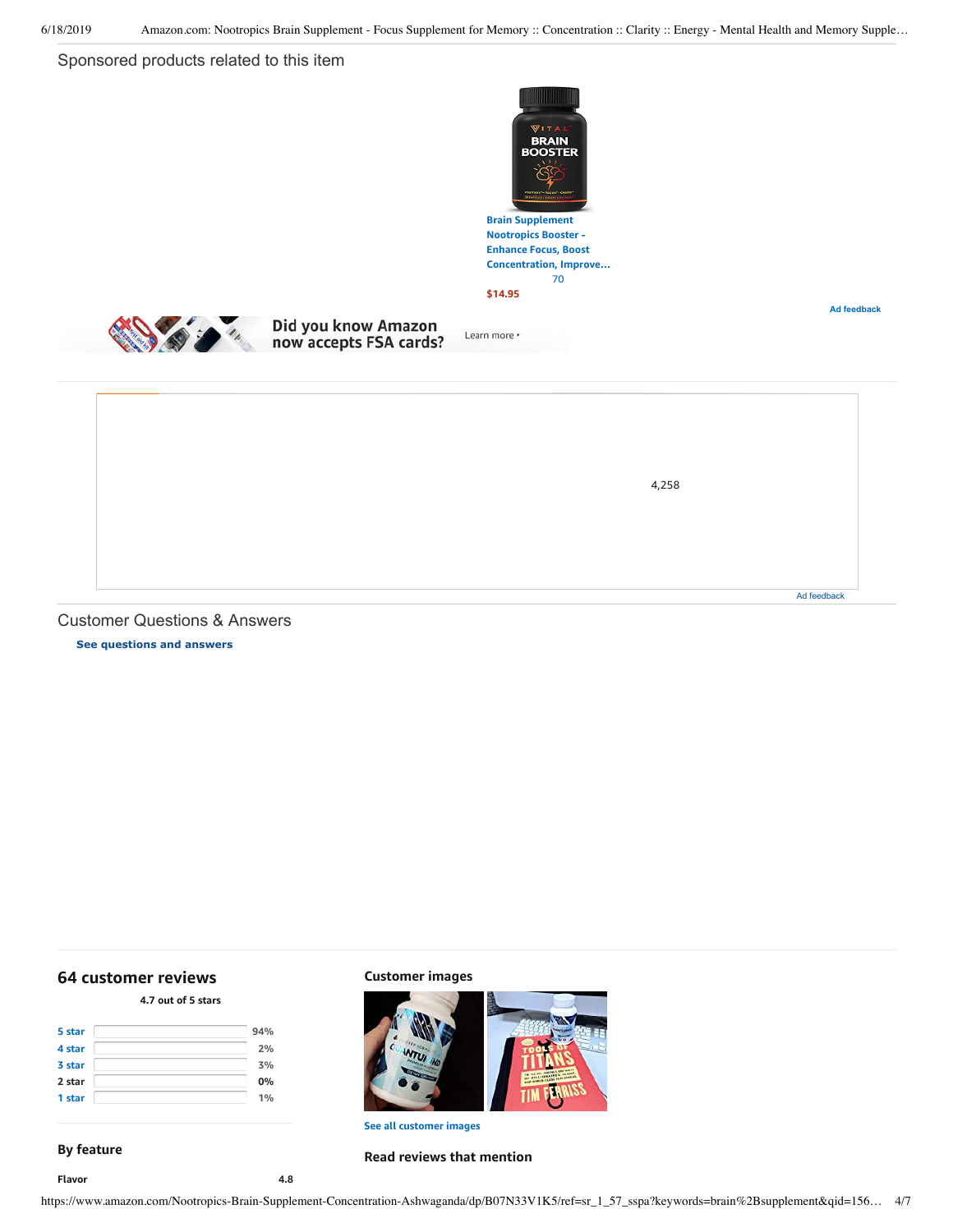| Easy to swallow                                                        | 4.8         | side effects                                  | highly recommend                                                                                                                               | without side | throughout the day                                                                                                |
|------------------------------------------------------------------------|-------------|-----------------------------------------------|------------------------------------------------------------------------------------------------------------------------------------------------|--------------|-------------------------------------------------------------------------------------------------------------------|
| Presentation                                                           | 4.8         | take 3 capsules                               | morning cup of coffee                                                                                                                          |              | recommended dosage                                                                                                |
|                                                                        |             | steady stream                                 | recommended dose                                                                                                                               | hours later  |                                                                                                                   |
| <b>Review this product</b><br>Share your thoughts with other customers |             | Showing 1-8 of 64 reviews                     |                                                                                                                                                |              |                                                                                                                   |
| Write a customer review                                                |             | <b>Top Reviews</b>                            |                                                                                                                                                |              |                                                                                                                   |
|                                                                        |             | mollya33                                      |                                                                                                                                                |              |                                                                                                                   |
|                                                                        |             |                                               | Could be the next generation of pre-made Nootropics                                                                                            |              |                                                                                                                   |
|                                                                        |             | October 10, 2018<br>Item Package Quantity: 90 | <b>Verified Purchase</b>                                                                                                                       |              |                                                                                                                   |
|                                                                        |             | My review of QuantuMind                       |                                                                                                                                                |              |                                                                                                                   |
|                                                                        |             |                                               | I tried the two samples packs, one on a Sunday and the other on a Tuesday.                                                                     |              | I'm not new to nootropics started with Focus Factor then moved on to Nootroo. From there I started my own         |
|                                                                        |             |                                               |                                                                                                                                                |              | stacks. My go-to is Phenylpiracetam and Noopept. All the base and supporting elements are there.                  |
|                                                                        |             |                                               |                                                                                                                                                |              | I took the day before my first Quantumind off and just had my base alpha gpc, multi-vit, etc.                     |
|                                                                        |             |                                               |                                                                                                                                                |              | Sunday I had four of the six capsules and the other two a few hours later. I was pleased, managed all my          |
|                                                                        |             |                                               | usually chores and duties along with some work and maintenance on my Durango.<br>Monday I had my usual phenyl/noopept combo, typical work day. |              |                                                                                                                   |
| 4,258                                                                  |             |                                               | Tuesday I had the full six capsules. Clean and neat.                                                                                           |              |                                                                                                                   |
|                                                                        | Add to Cart |                                               | I'm accustomed to full doses and what I refer to as pinnacle drugs/supplements.                                                                |              | I can get into the minutia and details but the bottom line is I ordered a bottle of this tuff to have on hand.    |
|                                                                        | Ad feedback | in the Nootropic world.                       |                                                                                                                                                |              | It won't replace my self made stack but it will be in rotation when I cycle off and when I have others interested |
|                                                                        |             |                                               |                                                                                                                                                |              |                                                                                                                   |

Neal Thakkar has been professional and respectful. No hard sales or pressure of any sort. The time of

### **Read more** that the contract of the contract of the contract of the contract of the contract of the contract of the contract of the contract of the contract of the contract of the contract of the contract of the contract

### **17 people found this helpful**

[Comment](https://www.amazon.com/gp/customer-reviews/R3DJ6ETPY69BXW/ref=cm_cr_dp_d_rvw_btm?ie=UTF8&ASIN=B07N33V1K5#wasThisHelpful) [Report](https://www.amazon.com/hz/reviews-render/report-abuse?ie=UTF8&voteDomain=Reviews&ref=cm_cr_dp_d_rvw_hlp&csrfT=gmG9ULk1Mirvsu%2BcLXw8okwGbqfV01Aj%2FqKpUrkAAAABAAAAAF0I8FZyYXcAAAAA%2B4kUEk%2F7iMGR3xPcX6iU&entityId=R3DJ6ETPY69BXW&sessionId=143-6729050-3493109) abuse **[Helpful](https://www.amazon.com/ap/signin?openid.return_to=https%3A%2F%2Fwww.amazon.com%2Fdp%2FB07N33V1K5%2Fref%3Dcm_cr_dp_d_vote_lft%3Fie%3DUTF8%26voteInstanceId%3DR3DJ6ETPY69BXW%26voteValue%3D1%26csrfT%3DgmG9ULk1Mirvsu%252BcLXw8okwGbqfV01Aj%252FqKpUrkAAAABAAAAAF0I8FZyYXcAAAAA%252B4kUEk%252F7iMGR3xPcX6iU%23R3DJ6ETPY69BXW&openid.identity=http%3A%2F%2Fspecs.openid.net%2Fauth%2F2.0%2Fidentifier_select&openid.claimed_id=http%3A%2F%2Fspecs.openid.net%2Fauth%2F2.0%2Fidentifier_select&openid.assoc_handle=usflex&openid.mode=checkid_setup&openid.ns=http%3A%2F%2Fspecs.openid.net%2Fauth%2F2.0)**

**Sabrina C.**

### **[Incredible](https://www.amazon.com/gp/customer-reviews/RPZVGZT50GMOV/ref=cm_cr_dp_d_rvw_ttl?ie=UTF8&ASIN=B07N33V1K5) focus without side effects**

**October 9, 2018**

**Item Package Quantity: 180 Verified Purchase**

I have used modafinil a number of times for clarity of mind, focus and efficient productivity when in time **crunches.**

**A drawback of modafinil was the medicine like side effects I would also experience.**

**With quantumind, I have all these benefits plus more without the side effects!**

**I took half the recommended dosage and had an incredible focus, increased stamina and energy without the side effects.**

You know that feeling when you're coming down off a caffeine high?! This product dssipates slowly that I **didn't even notice when the caffeine was wearing off.**

This product is great for business owners, entrepreneurials, students, or anyone who wants that extra burst of **clean energy and mental focus without side effects.**

**13 people found this helpful**



**Taylor**

**High quality [product,](https://www.amazon.com/gp/customer-reviews/R1UB6DBSRPZTSM/ref=cm_cr_dp_d_rvw_ttl?ie=UTF8&ASIN=B07N33V1K5) higher quality results**

**October 10, 2018**

**Item Package Quantity: 90 Verified Purchase**

The timing for trying Quantumind turned out being perfect for me, for I had just started a new job in a busy, **fast-paced environment. My energy boosting method to keep me moving through the work day is typically energy shots/drink throughout the morning and afternoon. Those have the basic ingredients like caffeine, b** vits, and low amounts of L-tyrosine, etc. But all it really boils down to with those is caffeine stimulation until I **crash.**

THEN, I tested out Quantumind in place of multiple energy drinks and got great results! It also has the staples mentioned above, but in more appropriate doses in my opinion. Now, to be fair, I combined the two-part dose with some extra caffeine because my stimulant tolerance is fairly high at this point in my life. There's no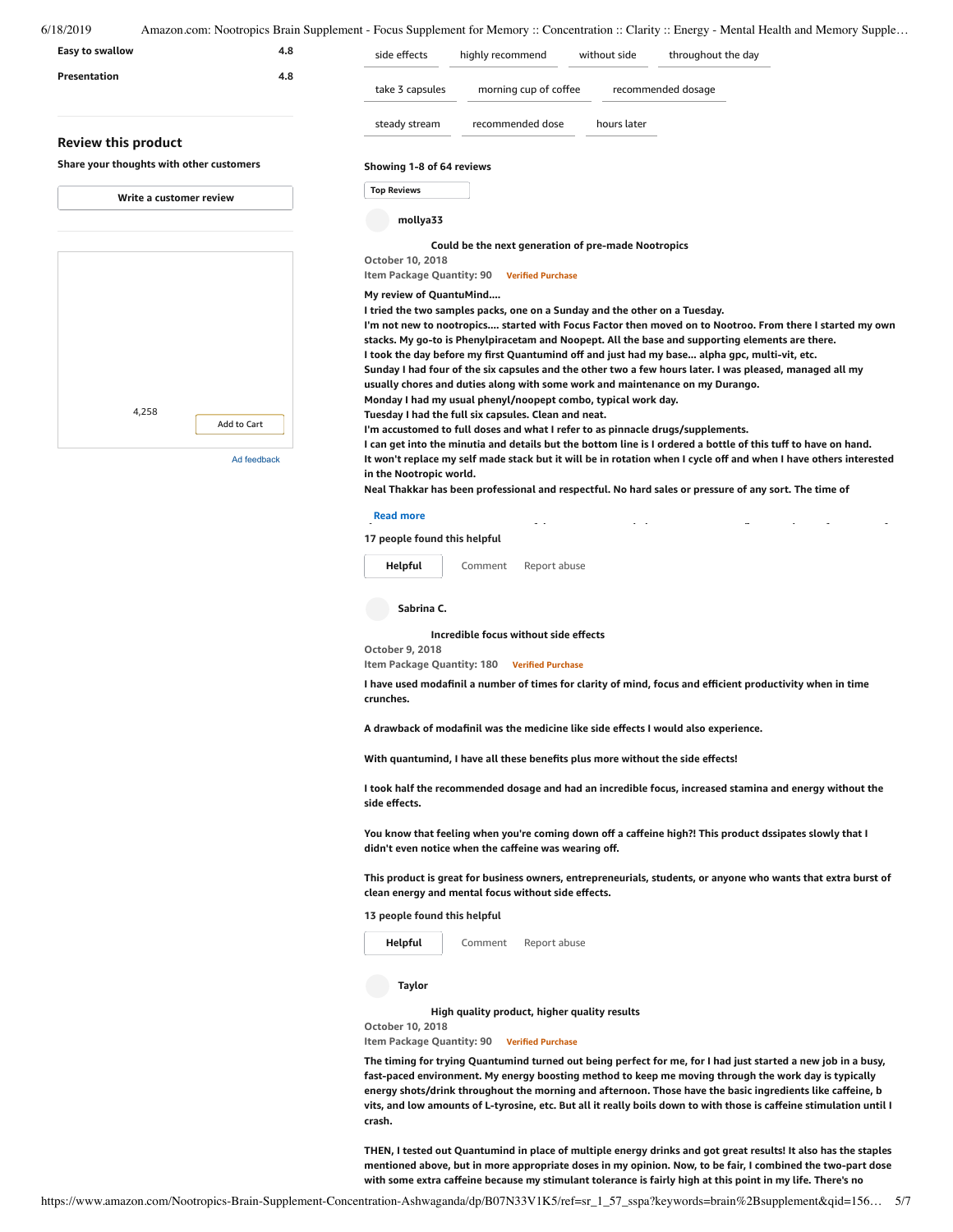**secret, super energy ingredient that outpowers other stimulants, but the combination of nootropics and plant based ingredients included work wonderfully together and pair very well with caffeine (which is also included** in the stack). The caffeine got me jumpstarted as usual, but I never really found myself crashing during the **2nd half of the day.**

| <b>Read more</b> |  |  |  |
|------------------|--|--|--|
|                  |  |  |  |
|                  |  |  |  |
|                  |  |  |  |
|                  |  |  |  |
|                  |  |  |  |

#### **9 people found this helpful**



**Finally found my ideal [nootropic](https://www.amazon.com/gp/customer-reviews/REUH1H92QH07F/ref=cm_cr_dp_d_rvw_ttl?ie=UTF8&ASIN=B07N33V1K5)**

**August 28, 2018 Item Package Quantity: 90 Verified Purchase**

**I have tried lots of different nootropics products and this one definitely is my favorite so far.**

Make sure you experiment with the dosage - amount of capsules and time of day you take it. Personally, I need my morning cup of coffee so I didn't want to OD on caffeine by combining 3 capsules with coffee. Instead, I have my usual morning coffee, and I take 3 capsules with my lunch (it is recommended you take it with food). It takes away my afternoon grogginess and keeps me focused for the rest of the day. The effects even last **throughout my evening workout, yet I'm still able to sleep on time!**

**Nootropics products can become quite expensive these days. However, if properly dosed, Quantumind is** actually a bargain. You can tell this product is legit from its unique blend of quality ingredients. It has **definitely improved my quality of life!**

**9 people found this helpful**

| Helpful | Comment | Report abuse |
|---------|---------|--------------|
| meeta   |         |              |

**Be the best version of [yourself!](https://www.amazon.com/gp/customer-reviews/R3LQJY0UDFCZWP/ref=cm_cr_dp_d_rvw_ttl?ie=UTF8&ASIN=B07N33V1K5) September 24, 2018 Item Package Quantity: 90 Verified Purchase**

Nutrition for your brain. I don't take it everyday but when I do take it, I notice a HUGE difference. I feel calm and collected even in situations that normally make me on edge-NO ANXIETY. On days I didn't get enough sleep, Quantumind definitely keeps me alert and focused; makes me feel like I didn't miss a beat. Verbal Fluency and Mood lift are unparalleled, just overall great product and great effect on my overall mental state. Only complaint is it only last 4-6 hours but I only take 1/3 of the recommended dose, so I spread it out through out the day and there is no crash. If you love feeling like the best/happiest version of yourself, **definitely give this a try.**





Customers who bought this item also bought



**[Nootropic](https://www.amazon.com/Nutrition-Nootropic-Supplement-Featuring-Experience/dp/B07MZFGX4S/ref=pd_sim_121_1/143-6729050-3493109?_encoding=UTF8&pd_rd_i=B07MZFGX4S&pd_rd_r=87f6d15f-91d2-11e9-ac5b-5f8a14e8f1ee&pd_rd_w=XfLlH&pd_rd_wg=IDkL5&pf_rd_p=90485860-83e9-4fd9-b838-b28a9b7fda30&pf_rd_r=X83G2WE6M5D4PT7S325B&psc=1&refRID=X83G2WE6M5D4PT7S325B) Brain**